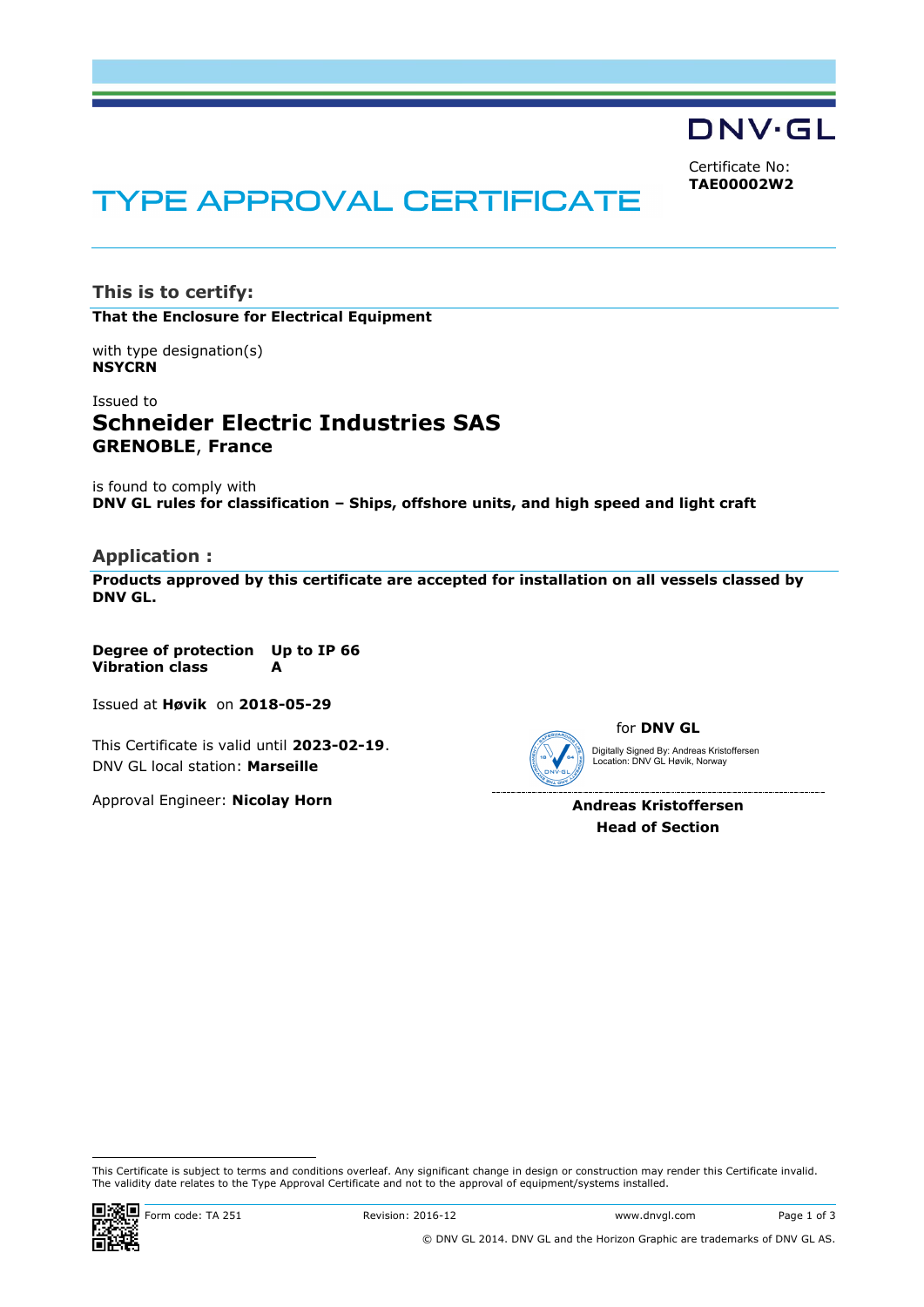Job Id: **262.1-028459-1** Certificate No: **TAE00002W2**

## **Name and place of manufacturer**

Schneider Electric Industries S.A. DBA Cappelades, Barcelona, **SPAIN** 

Product description Monobloc wall mounted steel enclosures: -NSYCRN sealed metal enclosures -NSCRN…T version with transparent glass door.

| <b>Type designation</b> | Min dimension ( $W \times H \times D$ ) | Max dimension $(W \times H \times D)$ |
|-------------------------|-----------------------------------------|---------------------------------------|
| NSYCRN (single-door)    | $200 \times 200 \times 150$             | $1000 \times 800 \times 300$          |
| NSCRNT (single-door)    | $300 \times 250 \times 150$             | $1000 \times 800 \times 300$          |

Type approval covers enclosure structure and standard steel door. Degree of protection: IP 66. Gasket material: Fermapor K31 A-9020-19-R-VP 12 and Fermapor K31 B5.

## **Application/Limitation**

The selection of IP degree is to be in accordance with the Rules requirements for the actual installation.

Environmental classes: Vibration A, Temperature A, Humidity B

## **Type Approval documentation**

Technical info: Schneider Electric selection guide special CRN-CRNG

Drawings: No. 6123620000, List of compartment

Test reports: DEKRA Test Certificate no. 2178929.103 dated 2015-04-28. Himel no. 06204/06304 dated 2004-07-13. LGAl no. 4023495, dated 2004-07-20, 772/08/6441 dated 2008-12-05 & 772/08/6442 dated 2008-12- 03. AIMME no. S08-01825, dated 2004-07-20.

## **Tests carried out**

Type tests in accordance with IEC 62208 (2002), EN 62208, IP test in accordance with IEC / EN 60529 and environmental tests in accordance with "Gauidlines for the Performance of Type Approval, Chapter 2 Edition 2003.

## **Marking of product**

Schneider Electric, manufacturing place and type number.

## **Periodical assessment**

The scope of the periodical assessment is to verify that the conditions stipulated for the Type approval is complied with and that no alterations are made to the product design or choice of materials.